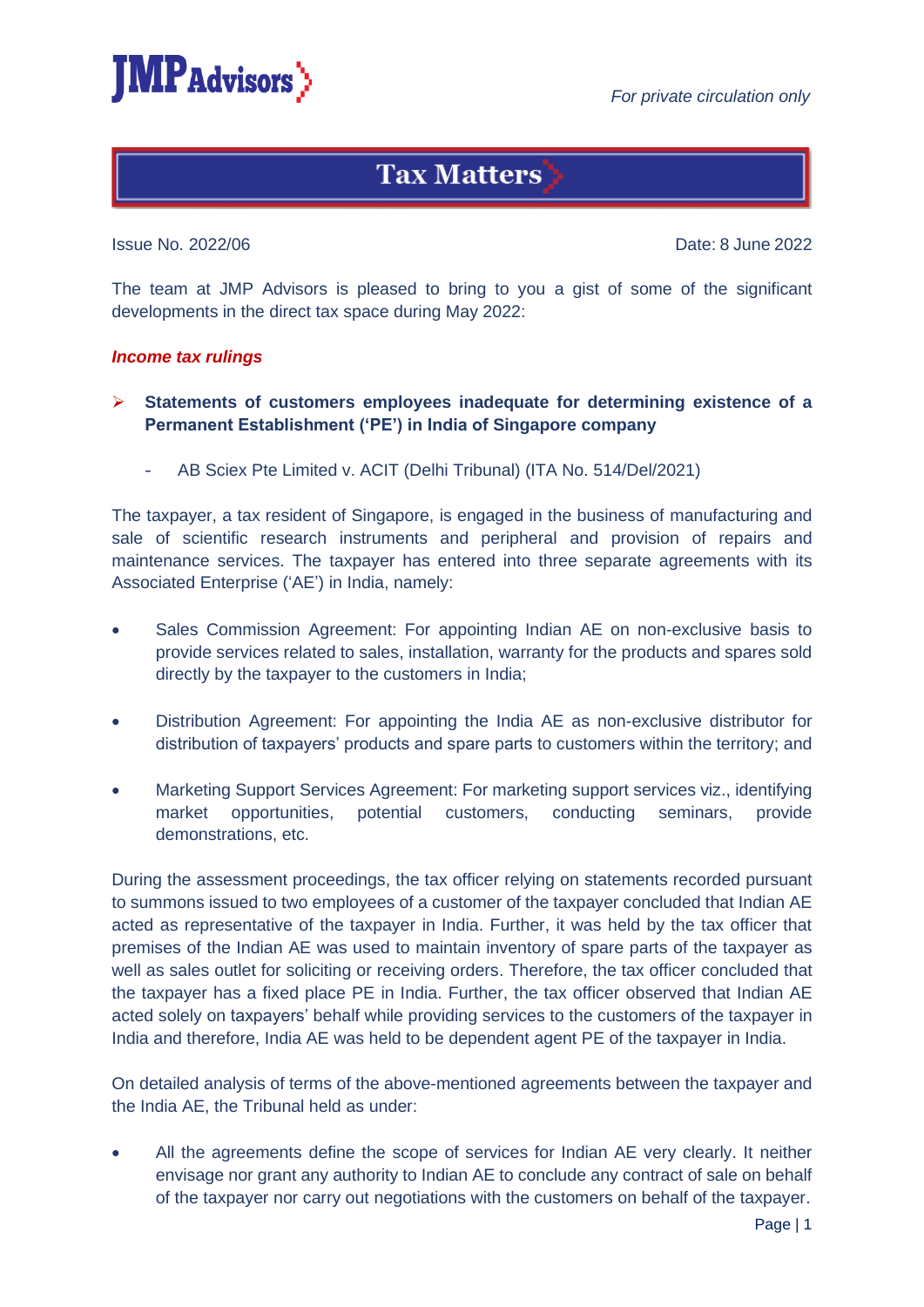

- The purchase of products /spare parts by the Indian AE from the taxpayer for the purpose of resale in India was on principal-to-principal bases and no agency relationship exist between the Indian AE and the taxpayer.
- The Indian AE has no right or authority to assume or create any obligation of any kind, express or implied on behalf of the taxpayer.
- The terms of the agreements make it clear that the taxpayer does not have a warehouse or sales outlet in India.

Additionally, the Tribunal observed that the employees of the taxpayer never visited India and direct sales through shipment from Singapore was made to Indian customers. The Tribunal held that the tax officer has not brought any material on record to demonstrate that the activities of Indian AE are wholly devoted on behalf of the taxpayer and as such it does not have any independent status and was not acting in the ordinary course of its business. Therefore, the Indian AE does not constitute dependent agent PE of the taxpayer in India.

The Tribunal held that the tax officer could not rely on adverse statement of two employees of a customer of the taxpayer without giving any opportunity to the taxpayer to cross examine. The Tribunal observed that the persons whose statements have been recorded are neither employees of the taxpayer nor Indian AE and they have only stated certain facts without being aware of the legal relationship and real nature of the transaction between the taxpayer and its Indian AE.

*JMP Insights* – *The issue regarding the determination of PE of a foreign company in India has been a subject matter of litigation before various courts. The determination of PE is a factual exercise and thus having well drafted documentation between the parties for such arrangements assumes utmost importance.* 

- ➢ **Payments to business promotion agents not Fees for Technical Services ('FTS') but business income** 
	- Apurva Goswami v. DDIT [International Taxation] (Delhi Tribunal) (ITA Nos. 2401 to 2403/Del/2016)

The taxpayer, an individual, is in the business of contract research and specializes in the area of pharmacovigilance (drug safety) services. The taxpayer entered into Master Services Agreement ('MSA') with agents located outside India in order to expand his business in overseas markets. Such agents were entitled to receive a fixed minimum remuneration as well as a commission for new businesses materialised through them.

The issue before the Tribunal was whether the tax withholding is applicable on payments made to agents outside India for business promotion.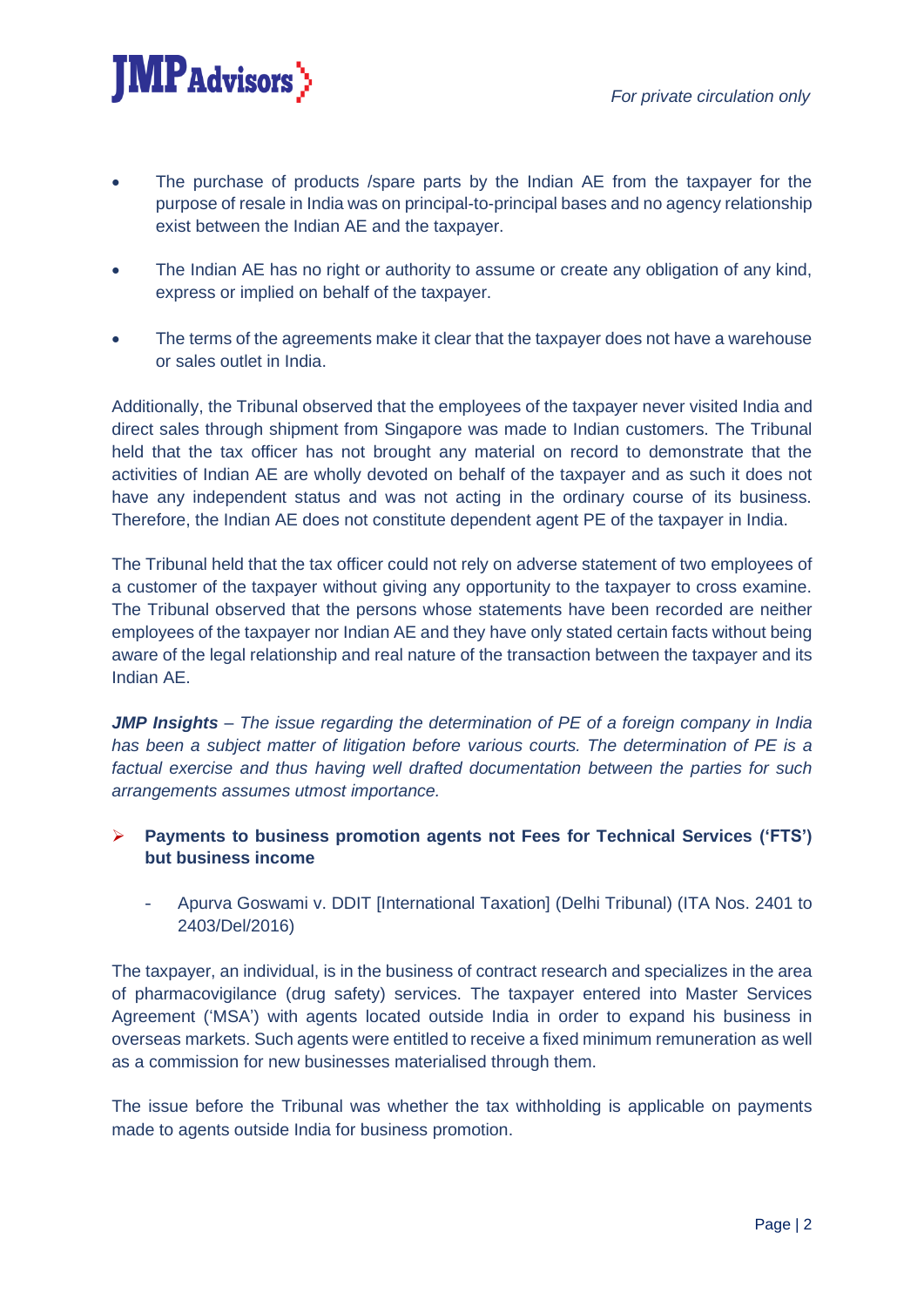

The Tribunal observed that agents were appointed only with a view to propagate and solicit business. They did not to render any managerial, advisory, and technical or consultancy services. Further, by relying on the terms of MSA, the Tribunal held that payments made to agents are not in the nature of FTS as no specialised technical services were provided to the taxpayer. It was held that the payments made to the agents were business profits, and the same is not taxable in the hands of agents in India in the absence of PE in India. The Tribunal also observed that just naming of the agents as 'consultants' in MSA cannot be basis of holding that payments made to such agents are FTS. Since the payments made to the agents, being not chargeable to tax in India, the taxpayer is not obliged to withhold any tax while remitting the amount to agents.

*JMP Insights – In this ruling, the Tribunal has examined the terms of MSA in detail while deciding in favour of the taxpayer. Given this, it is extremely important that contracts with non-resident service providers are well drafted, articulating clearly exact nature of services, the role and responsibility of the service provider, etc. to substantiate the tax withholding position adopted by the Indian taxpayers.* 

- ➢ **Taxpayer not entitled to avail benefit under the India-Singapore Double Taxation Avoidance Agreement ('India-Singapore DTAA') on freight not 'remitted to' or 'received in' Singapore.** 
	- M/s. PACC Container Line Private Limited v. ITO (International Taxation) (Hyderabad Tribunal) (ITA Nos. 25/Hyd/2018 to 27/Hyd/2018 and 550/Hyd/2021 to 551/Hyd/2021)

In the given case, the taxpayer, a tax resident of Singapore, earned freight income from operation of ships in international traffic. While remitting the freight to the taxpayer's bank account in Singapore, the shipping agent of the taxpayer in India, deducted its commission and remitted only the balance amount of freight.

The issue before the Tribunal was whether the Article 24 of the India-Singapore DTAA providing for 'Limitation of Relief' to be invoked for restricting the benefit of Article 8 of the India-Singapore DTAA to freight income of shipping companies 'remitted to' or 'received in' Singapore only:

- Article 8 of the India-Singapore DTAA provides that profits derived by Singapore tax resident shipping companies from the operation of ships in international traffic shall be taxable in Singapore only.
- Article 24 of the India-Singapore DTAA provides that in respect of an income which is taxable in Singapore on receipt basis, taxpayer will be entitled to claim tax exemption in India to the extent such income is 'remitted to' or 'received in' Singapore.

The Tribunal has held that the taxpayer being tax resident of Singapore entitled to claim benefit of Article 8 of the India-Singapore DTAA. However, Article 8 of the India-Singapore DTAA cannot be applied on stand-alone basis and the effect of Article 24 of the India-Singapore DTAA was required to be given. The Tribunal also held that the word "remitted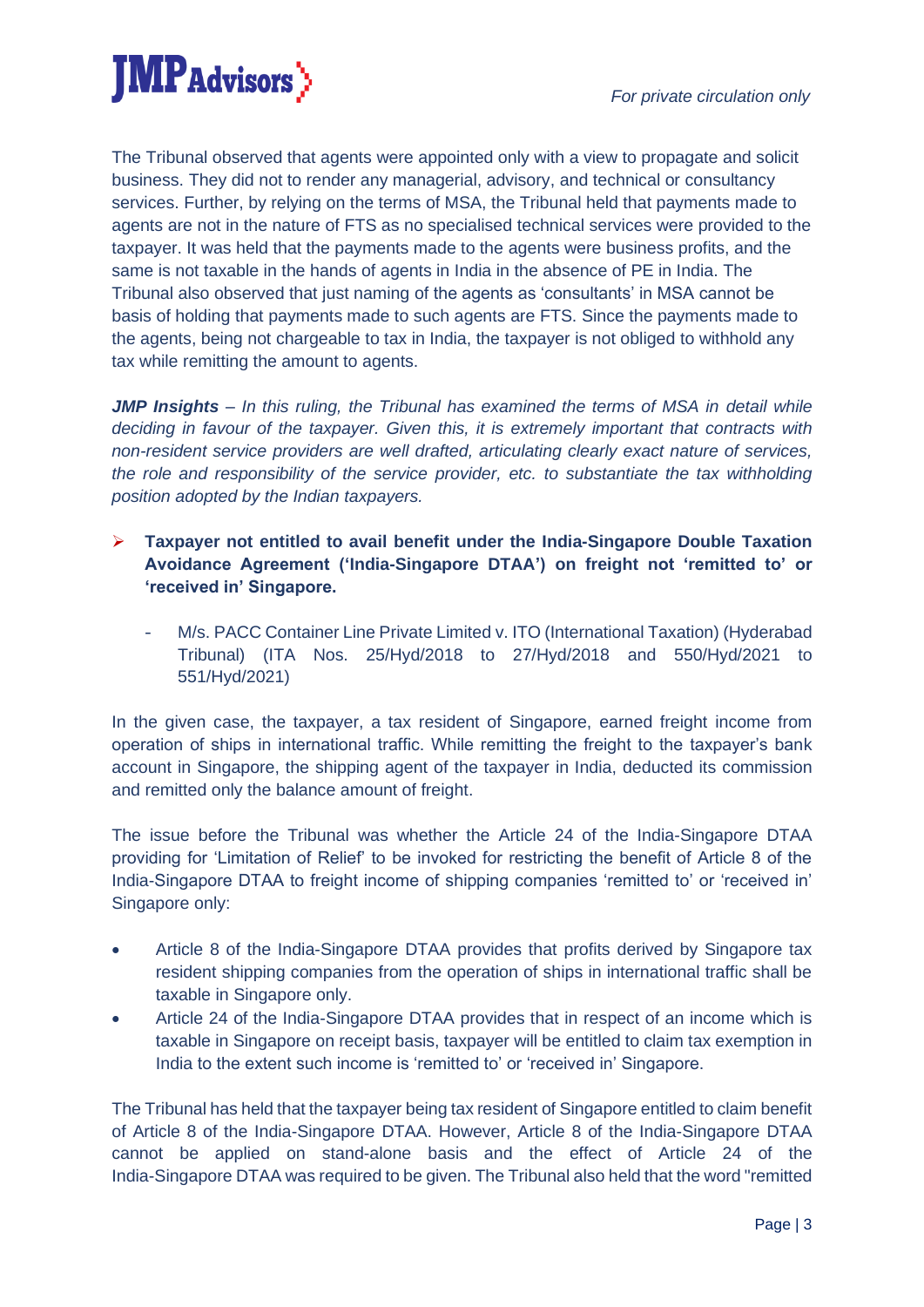

to or received" in Article 24 of the India-Singapore DTAA must be interpreted literally. The word "remitted" cannot be read as accrued. Therefore, the Tribunal held that the amount of the commission deducted by the shipping agent before remitting the net amount to Singapore is subject to tax in India. Only the net freight income which was remitted to Singapore is exempt from tax in India in the hands of the taxpayer.

*JMP Insights* – In this case, the taxpayer relied on the decision of the Rajkot Tribunal in the *case of Albara Shipping, wherein it was held that where freight income received by a tax resident of Singapore, was taxable in Singapore on accrual basis, Article 24 of the India-Singapore would not apply. However, the Tribunal in this case distinguished Albara Shipping ruling on the basis that the onus is on the taxpayer to substantiate that the freight income was taxable in Singapore on accrual basis to claim for tax exemption in India on the entire freight income. This is an important aspect to be noted by the taxpayer especially for tax residents of Singapore, engaged in business of operation of ships in international traffic.*

## ➢ **Amended proviso to section 201(1) of the Act for payment made to non-resident should be given retrospective effect**

M/s. Shree Balaji Concepts v. ITO (Panaji Tribunal) (ITA No. 73/PAN/2018)

In the given case, the taxpayer, a resident of India made payments to two non-residents towards purchase of immovable property in India. While making the remittance, the taxpayer failed to deduct tax at source as per Section 195 of the Income-tax Act, 1961 ('the Act'). The tax officer issued a demand notice to recover the tax not deducted along with interest from the taxpayer.

The taxpayer argued that the two non-residents had offered to tax the amount received from the taxpayer and filed their return of income. Hence, the recovery proceedings initiated for not deducting tax should be dropped.

As per Section 201 of the Act, no tax along with interest may be recovered from the taxpayer if the payee files return of income in India by considering the amount on which the taxpayer had failed to withhold tax and pays the tax due on the income declared in such return of income. This beneficial provision was inserted in the Act from 1 July 2012, only for resident payees. The Finance Act, 2019 from 1 September 2019 extended this benefit to non-resident payee as well.

The taxpayer argued that the amendment of the Finance Act, 2019, is intended to remove the anomaly in the law and thus, the said amendment needs to be given retrospective effect.

The Tribunal after going through the documentary evidence filed by the taxpayer as well as relying on judicial precedents accepted that the Finance Act, 2019 removed the anomaly in the law and needs to be given a retrospective impact. Thus, for the present case where the relevant Financial Year ('FY') is 2011-12, the benefit should be available to the taxpayer. Since the two non-residents have filed their return of income and offered to tax the sale consideration received, the tax officer cannot recover the amount of tax not withheld from sales consideration